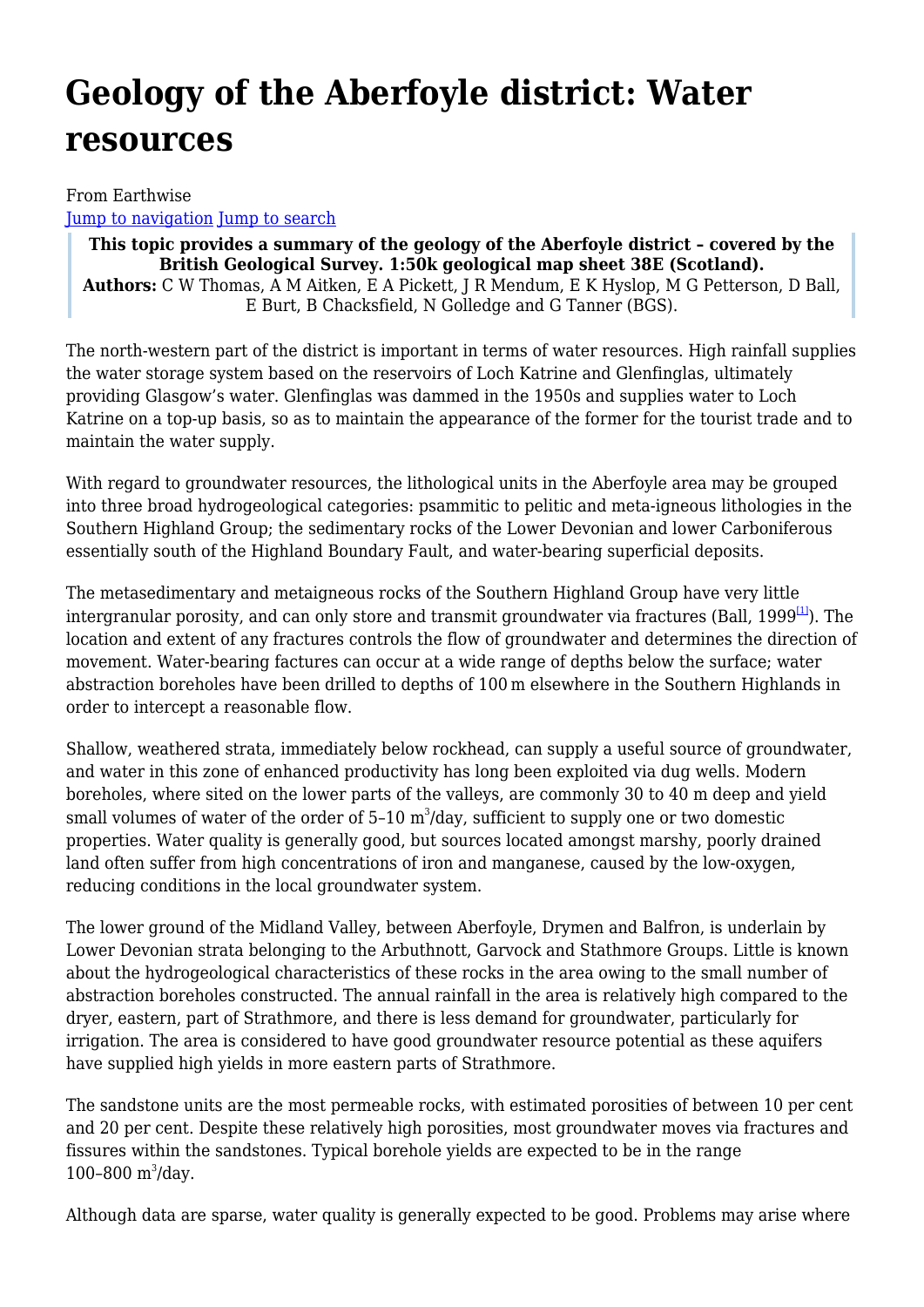there has been intensive use of nitrogen fertilisers and/or prolonged disposal of animal wastes over limited areas, leading to localised zones of high concentration. Pollution of groundwaters by nitrate and phosphate may reach depths in excess of 50 m.

Extensive areas of moundy glaciofluvial deposits, to the south of the Lake of Menteith (Browne,  $1977<sup>[2]</sup>$  $1977<sup>[2]</sup>$  $1977<sup>[2]</sup>$ , mostly lie above the water table. However, in low-lying areas, groundwater tends to occur at shallow depths and it may be present in these aquifers in considerable quantities on a local scale (Ball and MacDonald, 1997<sup>[\[3\]](#page--1-0)</sup>). In general, glaciofluvial deposits yield less groundwater than gravelly alluvium because of their lithological complexity. Thus, the resource potential of the zone of hummocky ground between Lake of Mentieth to near Arnprior is likely to be limited. The raised marine deposits in the Flanders Moss area contain a large proportion of sand in overbank deposits, with fine to coarse gravel in the river channel (Browne,  $1977<sup>[2]</sup>$  $1977<sup>[2]</sup>$  $1977<sup>[2]</sup>$ ). There are no data on the permeability or porosity of these deposits, but the water table is shallow and the basal section of them will be saturated with groundwater.

# **References**

- 1. [↑](#page--1-0) Ball, D F. 1999. An overview of groundwater in Scotland. *British Geological Survey Technical Report*, WD/99/44.
- 2.  $\uparrow$  <sup>[2.0](#page--1-0) [2.1](#page--1-0)</sup> Browne, M A E. 1977. Sand and gravel resources of the Central Region, Scotland. *Report of the Institute of Geological Sciences*, No. 77/9.
- 3.  $\uparrow$  Ball, D F, and Macdonald, A M. 1997. Scottish rural water supplies: the role of groundwater. *British Geological Survey Technical Report*, WD/97/41.

# **Geology of the Aberfoyle district - contents**

[Summary](http://earthwise.bgs.ac.uk/index.php/Geology_of_the_Aberfoyle_district:_Summary)

**[Introduction](http://earthwise.bgs.ac.uk/index.php/Geology_of_the_Aberfoyle_district:_Introduction)** 

[Geological summary](http://earthwise.bgs.ac.uk/index.php/Geology_of_the_Aberfoyle_district:_Geological_summary)

[History of research](http://earthwise.bgs.ac.uk/index.php/Geology_of_the_Aberfoyle_district:_History_of_research)

[Neoproterozoic to Cambrian: Dalradian supergroup](http://earthwise.bgs.ac.uk/index.php/Geology_of_the_Aberfoyle_district:_Neoproterozoic_to_Cambrian:_Dalradian_supergroup)

[Highland Border Complex: Introduction](http://earthwise.bgs.ac.uk/index.php/Geology_of_the_Aberfoyle_district:_Highland_Border_Complex:_Introduction)

[Principal tectonostratigraphical units](http://earthwise.bgs.ac.uk/index.php/Geology_of_the_Aberfoyle_district:_Principal_tectonostratigraphical_units)

[Devonian](http://earthwise.bgs.ac.uk/index.php/Geology_of_the_Aberfoyle_district:_Devonian)

[Arbuthnot–Garvock Group \(ATGK\)](http://earthwise.bgs.ac.uk/index.php/Geology_of_the_Aberfoyle_district:_Arbuthnot%E2%80%93Garvock_Group_(ATGK))

[Strathmore Group \(SEG\)](http://earthwise.bgs.ac.uk/index.php/Geology_of_the_Aberfoyle_district:_Strathmore_Group_(SEG))

[Stratheden Group](http://earthwise.bgs.ac.uk/index.php/Geology_of_the_Aberfoyle_district:_Stratheden_Group)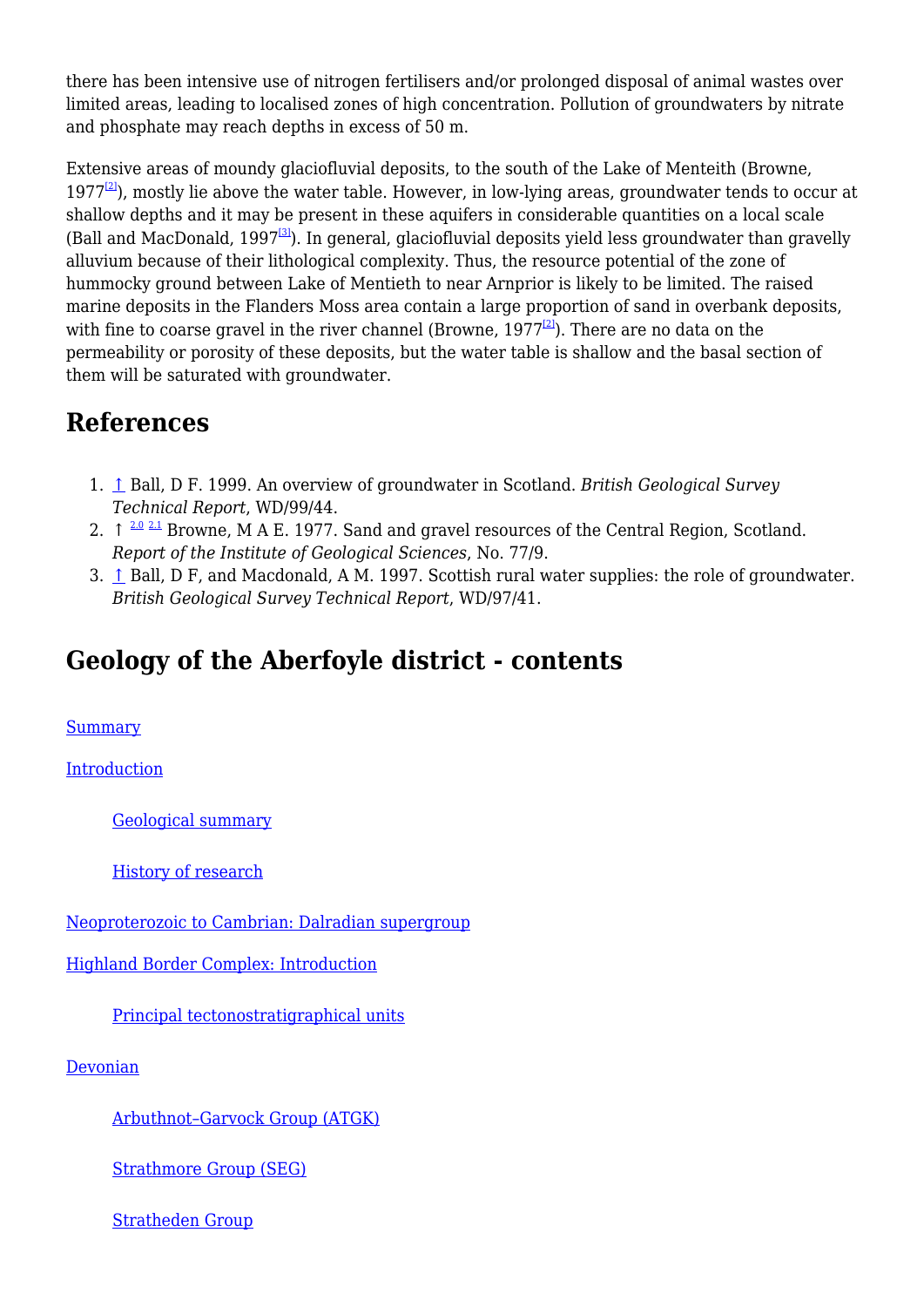#### **[Carboniferous](http://earthwise.bgs.ac.uk/index.php/Geology_of_the_Aberfoyle_district:_Carboniferous)**

[Inverclyde Group \(INV\)](http://earthwise.bgs.ac.uk/index.php/Geology_of_the_Aberfoyle_district:_Inverclyde_Group_(INV))

**[Quaternary](http://earthwise.bgs.ac.uk/index.php/Geology_of_the_Aberfoyle_district:_Quaternary)** 

[Pleistocene](http://earthwise.bgs.ac.uk/index.php/Geology_of_the_Aberfoyle_district:_Pleistocene)

[Holocene](http://earthwise.bgs.ac.uk/index.php/Geology_of_the_Aberfoyle_district:_Holocene)

[Minor intrusions](http://earthwise.bgs.ac.uk/index.php/Geology_of_the_Aberfoyle_district:_Minor_intrusions)

[Pre-caledonian amphibolite sheets \(Neo-proterozoic Basic Minor Intrusion Suite\)](http://earthwise.bgs.ac.uk/index.php/Geology_of_the_Aberfoyle_district:_Pre-caledonian_amphibolite_sheets_(Neo-proterozoic_Basic_Minor_Intrusion_Suite))

[Late-caledonian minor intrusions \(North Britain Siluro-Devonian Calc-alkaline Suite\)](http://earthwise.bgs.ac.uk/index.php/Geology_of_the_Aberfoyle_district:_Late-caledonian_minor_intrusions_(North_Britain_Siluro-Devonian_Calc-alkaline_Suite))

[Late-carboniferous quartz-dolerite dykes \(Central Scotland Late Carboniferous Tholeiitic Dyke](http://earthwise.bgs.ac.uk/index.php/Geology_of_the_Aberfoyle_district:_Late-carboniferous_quartz-dolerite_dykes_(Central_Scotland_Late_Carboniferous_Tholeiitic_Dyke_Swarm)) [Swarm\)](http://earthwise.bgs.ac.uk/index.php/Geology_of_the_Aberfoyle_district:_Late-carboniferous_quartz-dolerite_dykes_(Central_Scotland_Late_Carboniferous_Tholeiitic_Dyke_Swarm))

[Basalts of unknown age within the highland border complex and the lower Devonian](http://earthwise.bgs.ac.uk/index.php/Geology_of_the_Aberfoyle_district:_Basalts_of_unknown_age_within_the_highland_border_complex_and_the_lower_Devonian)

[Palaeogene basalts and dolerites](http://earthwise.bgs.ac.uk/index.php/Geology_of_the_Aberfoyle_district:_Palaeogene_basalts_and_dolerites)

[Structural history](http://earthwise.bgs.ac.uk/index.php/Geology_of_the_Aberfoyle_district:_Structural_history)

[Caledonian structures in the highland border complex and dalradian supergroup](http://earthwise.bgs.ac.uk/index.php/Geology_of_the_Aberfoyle_district:_Caledonian_structures_in_the_highland_border_complex_and_dalradian_supergroup)

**[Faulting](http://earthwise.bgs.ac.uk/index.php/Geology_of_the_Aberfoyle_district:_Faulting)** 

**[Metamorphism](http://earthwise.bgs.ac.uk/index.php/Geology_of_the_Aberfoyle_district:_Metamorphism)** 

[Concealed geology](http://earthwise.bgs.ac.uk/index.php/Geology_of_the_Aberfoyle_district:_Concealed_geology)

[Regional and crustal-scale context](http://earthwise.bgs.ac.uk/index.php/Geology_of_the_Aberfoyle_district:_Regional_and_crustal-scale_context)

[Gravity anomalies](http://earthwise.bgs.ac.uk/index.php/Geology_of_the_Aberfoyle_district:_Gravity_anomalies)

[Magnetic data](http://earthwise.bgs.ac.uk/index.php/Geology_of_the_Aberfoyle_district:_Magnetic_data)

#### [Applied geology: Quarry products](http://earthwise.bgs.ac.uk/index.php/Geology_of_the_Aberfoyle_district:_Applied_geology:_Quarry_products)

[Sites of scientific interest and outstanding beauty](http://earthwise.bgs.ac.uk/index.php/Geology_of_the_Aberfoyle_district:_Sites_of_scientific_interest_and_outstanding_beauty)

Water resources

**[Geohazards](http://earthwise.bgs.ac.uk/index.php/Geology_of_the_Aberfoyle_district:_Geohazards)**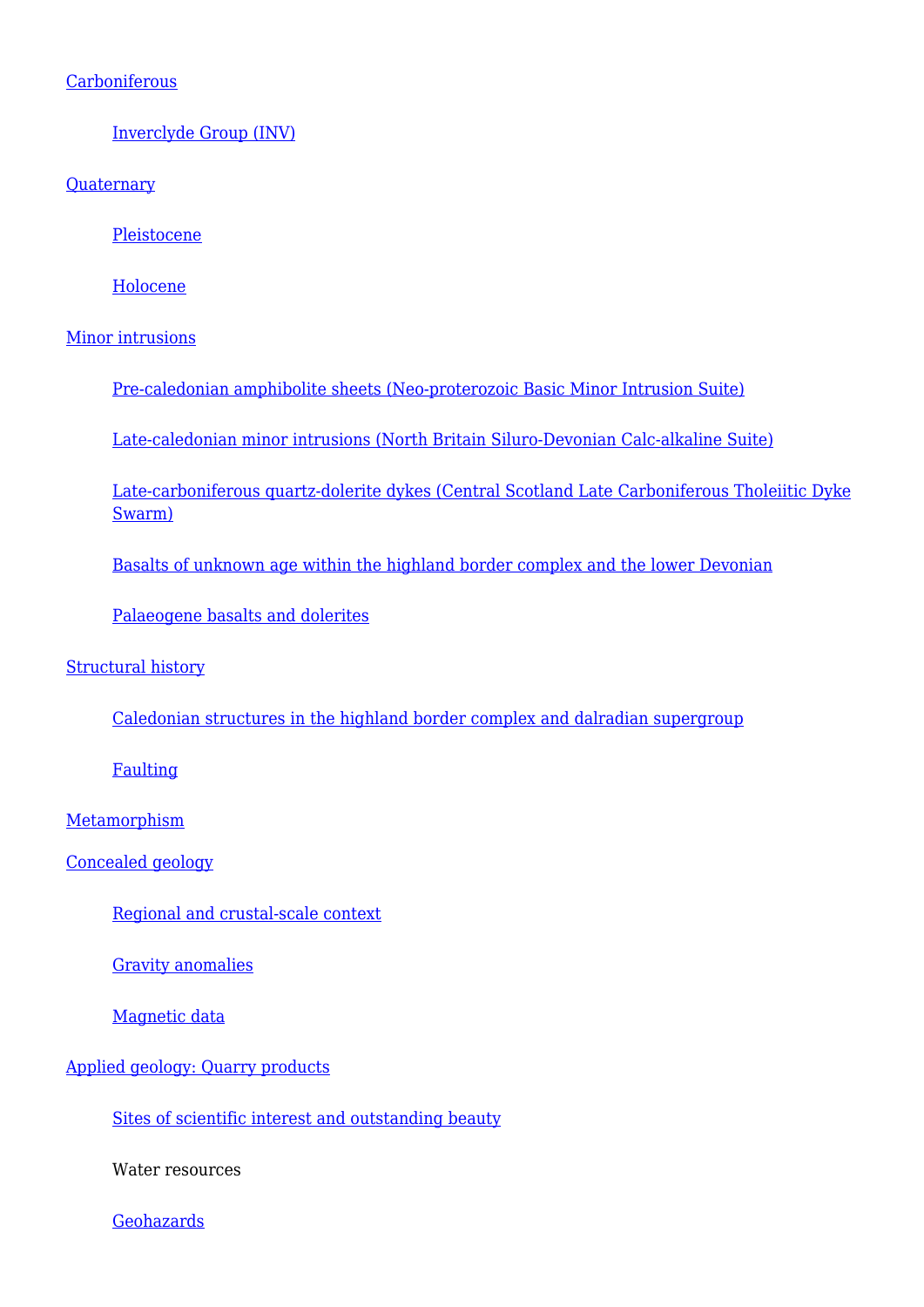#### [Information sources](http://earthwise.bgs.ac.uk/index.php/Geology_of_the_Aberfoyle_district:_Information_sources)

Retrieved from

'[http://earthwise.bgs.ac.uk/index.php?title=Geology\\_of\\_the\\_Aberfoyle\\_district:\\_Water\\_resources&old](http://earthwise.bgs.ac.uk/index.php?title=Geology_of_the_Aberfoyle_district:_Water_resources&oldid=53125) [id=53125'](http://earthwise.bgs.ac.uk/index.php?title=Geology_of_the_Aberfoyle_district:_Water_resources&oldid=53125)

[Category](http://earthwise.bgs.ac.uk/index.php/Special:Categories):

[Aberfoyle - the geology of the district](http://earthwise.bgs.ac.uk/index.php/Category:Aberfoyle_-_the_geology_of_the_district)

# **Navigation menu**

### **Personal tools**

- Not logged in
- [Talk](http://earthwise.bgs.ac.uk/index.php/Special:MyTalk)
- [Contributions](http://earthwise.bgs.ac.uk/index.php/Special:MyContributions)
- [Log in](http://earthwise.bgs.ac.uk/index.php?title=Special:UserLogin&returnto=Geology+of+the+Aberfoyle+district%3A+Water+resources&returntoquery=action%3Dmpdf)
- [Request account](http://earthwise.bgs.ac.uk/index.php/Special:RequestAccount)

#### **Namespaces**

- [Page](http://earthwise.bgs.ac.uk/index.php/Geology_of_the_Aberfoyle_district:_Water_resources)
- [Discussion](http://earthwise.bgs.ac.uk/index.php?title=Talk:Geology_of_the_Aberfoyle_district:_Water_resources&action=edit&redlink=1)

 $\Box$ 

### **Variants**

#### **Views**

- [Read](http://earthwise.bgs.ac.uk/index.php/Geology_of_the_Aberfoyle_district:_Water_resources)
- [Edit](http://earthwise.bgs.ac.uk/index.php?title=Geology_of_the_Aberfoyle_district:_Water_resources&action=edit)
- [View history](http://earthwise.bgs.ac.uk/index.php?title=Geology_of_the_Aberfoyle_district:_Water_resources&action=history)
- [PDF Export](http://earthwise.bgs.ac.uk/index.php?title=Geology_of_the_Aberfoyle_district:_Water_resources&action=mpdf)

 $\Box$ 

### **More**

#### **Search**

Search  $\|$  Go

### **Navigation**

- [Main page](http://earthwise.bgs.ac.uk/index.php/Main_Page)
- [Recent changes](http://earthwise.bgs.ac.uk/index.php/Special:RecentChanges)
- [Random page](http://earthwise.bgs.ac.uk/index.php/Special:Random)
- [Help about MediaWiki](https://www.mediawiki.org/wiki/Special:MyLanguage/Help:Contents)